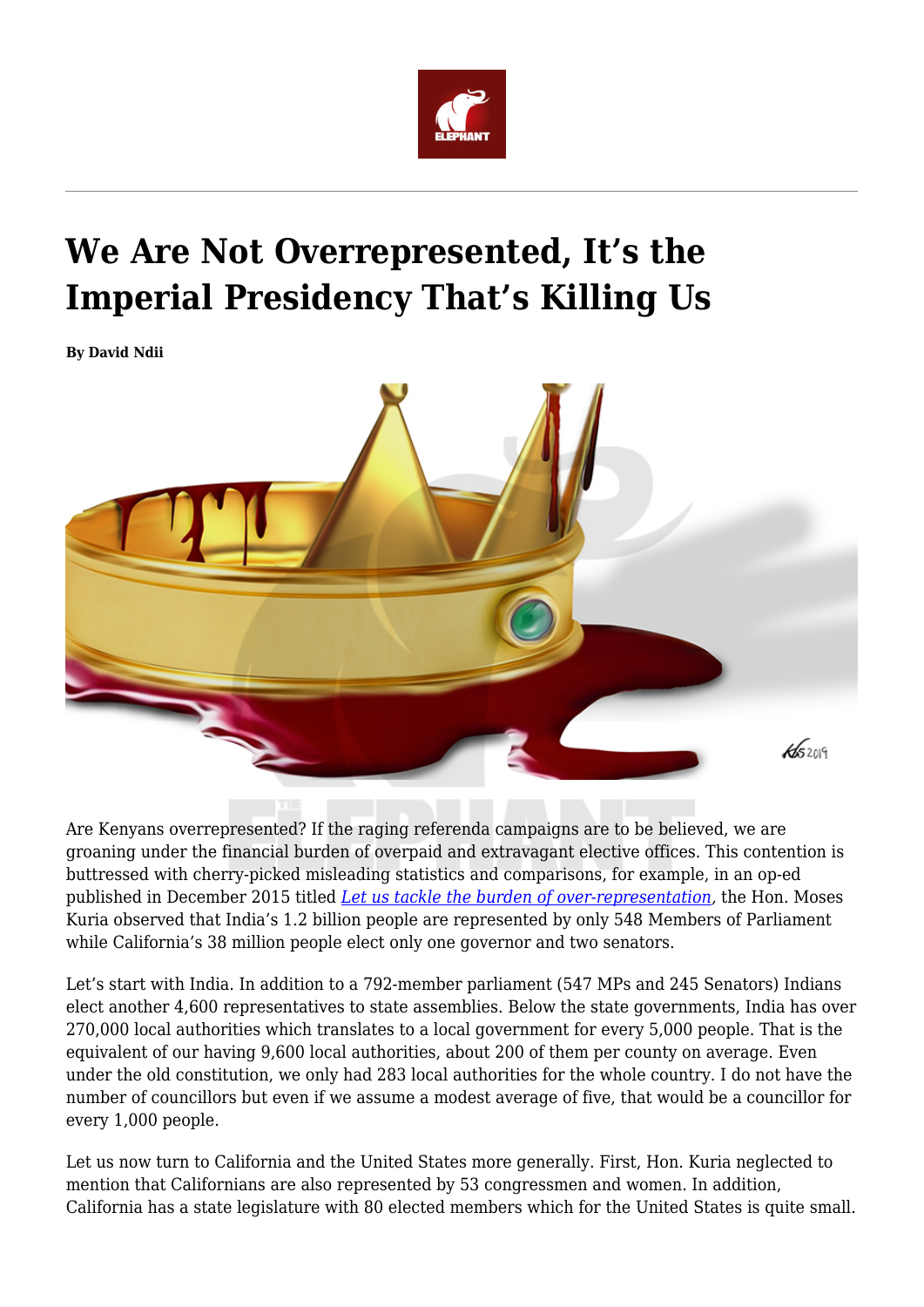In the same country, New Hampshire (Pop. 1.4 million) has a 400-member strong State legislature, an MP for every 3,500 residents. While both California and New Hampshire are outliers, there seems to be no method to the mathematics of representation in state legislatures in the United States.

In addition to Federal and State governments, Americans elect representatives to over 3,000 county, and 36,000 municipal/town governments, as well as to a host of special-function civic bodies including school districts, police and fire departments, libraries and so on. So numerous are elective civic bodies that a census is conducted every five years. As per the latest one, there are 87,576 of them, an elective body for every 3,500 people. We do not have data but even if we take the same conservative figure of five, that is a representative for every 700 people. Americans cannot complain of being under-represented or under-governed.

If the raging referenda campaigns are to be believed, we are groaning under the financial burden of overpaid and extravagant elective offices. This contention is buttressed with cherry-picked misleading statistics and comparisons

According to data from the International Parliamentary Union (IPU), our parliament's combined membership of 416 is ranked 33rd largest legislature out of 233 legislatures worldwide and 37th in terms of population per MP, at 108,000. The population of 108,000 per MP is in the middle of the pack in our peer group of countries with populations of 40 to 50 million people. The population per MP in this group ranges from Spain's 78,000 people per MP to Colombia's 178,000 per MP. It is below the group's average of 123,000 people per MP.

The 2012 edition of the *Global Parliamentary Report,* also published by the IPU, featured a comparative analysis of the cost of national parliaments. Countries spend an average 0.5 per cent of the government budget on pay (of both elected members and parliamentary staff), and \$5.77 per citizen in purchasing power parity (PPP) terms, equivalent to Sh290. In our peer group of countries in the 50 million population range, the budget share ranges from Spain's 0.07 per cent to Tanzania's 0.6 per cent, while the cost per citizen ranges from Tanzania's \$3.5 to South Korea's \$13.9. The total compensation budget for Senators, MPs and parliamentary staff this financial year, inclusive of allowances, is in the order of Sh13.2 billion and, translates to 0.66 per cent of the national budget, and Sh275 per person (PPP \$5.44). The wage cost is higher than the global average while per citizen the cost is slightly below that average, but overall, these parameters are well within the global norm, as well as within the population peer group range (see chart).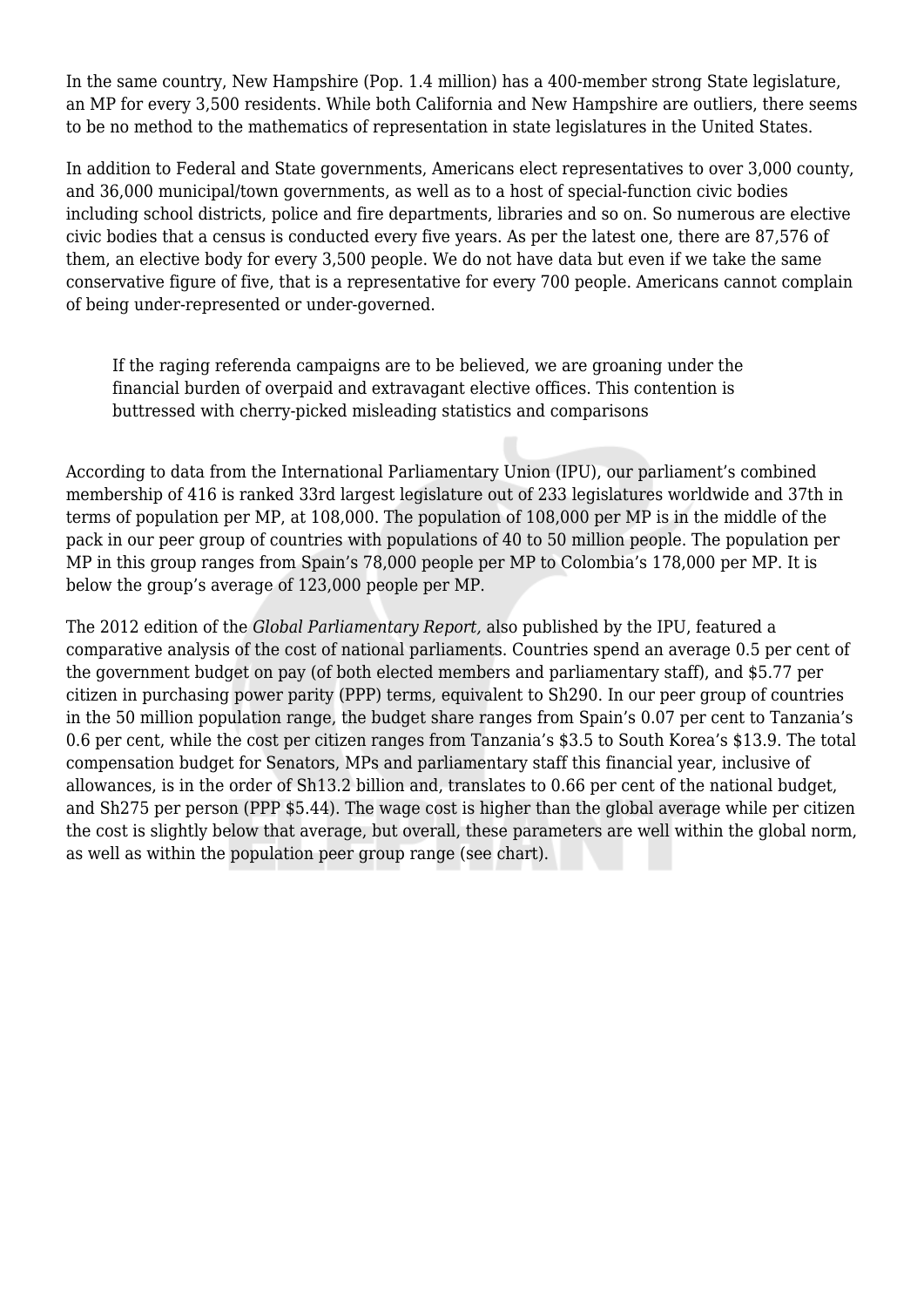## Parliaments wage cost PPP\$ per citizen South Korea  $13.9$



The long and short of it is

that both our level and cost of representation at the national level is well within the global norm. When it comes to the subnational level, the overrepresentation narrative is a ludicrous proposition. A total of 2,222 MCAs (1,450 elected, 772 nominated) works out to an average of 22,000 people per MCA, while 47 counties is, on average, a subnational government per million citizens. In addition to having the second-largest parliament in the world (1,443 members), the United Kingdom (Pop. 66m) has 418 local councils with 20,224 seats, that is 3,300 people per councillor. If we were to benchmark with the United Kingdom, we would have 300 local authorities with 14,500 councillors.

Closer to home, South Africa has, in addition to a 490-member parliament, nine provincial assemblies with 430 members and 278 municipalities. The City of Johannesburg (Pop. 4.5 million) Council has 270 councillors, more than double the size of the Nairobi County Assembly's 123 members, while Gauteng Province (Pop. 13 million) has 1,072 elected councillors, one for every 12,000 people. Uganda's elaborate local government system has district, municipal, town, subcounty and parish councils with a total of 26,000 councillors (and 1,500 chairpersons!), a councillor for every 1,460 people. It would not come as a surprise if, in a comprehensive comparison, we came out among the most underrepresented people in the world.

According to data from the International Parliamentary Union (IPU), our parliament's combined membership of 416 is ranked 33rd largest legislature out of 233 legislatures worldwide and 37th in terms of population per MP, at 108,000.

The real backbreaking burden in this country is the executive arm of national government, both in terms of being bloated, but more significantly on account of profligate spending and plunder.

Since they came into being, the county governments have received a total of Sh1.7 trillion in equitable share of national tax revenue. Over the same period, the national government has spent Sh10 trillion in total, six times as much, with Sh3.2 billion going to development, which is almost double the total revenue share of the counties. County governments have a target to spend 30 per cent on development projects, which they seldom achieve, meaning that at most they would have spent Sh500 billion of their budget on development. This makes the national government's development spending six times that of the county governments. In actual terms, the county governments' development spending works out to an average of Sh11 billion per county, while that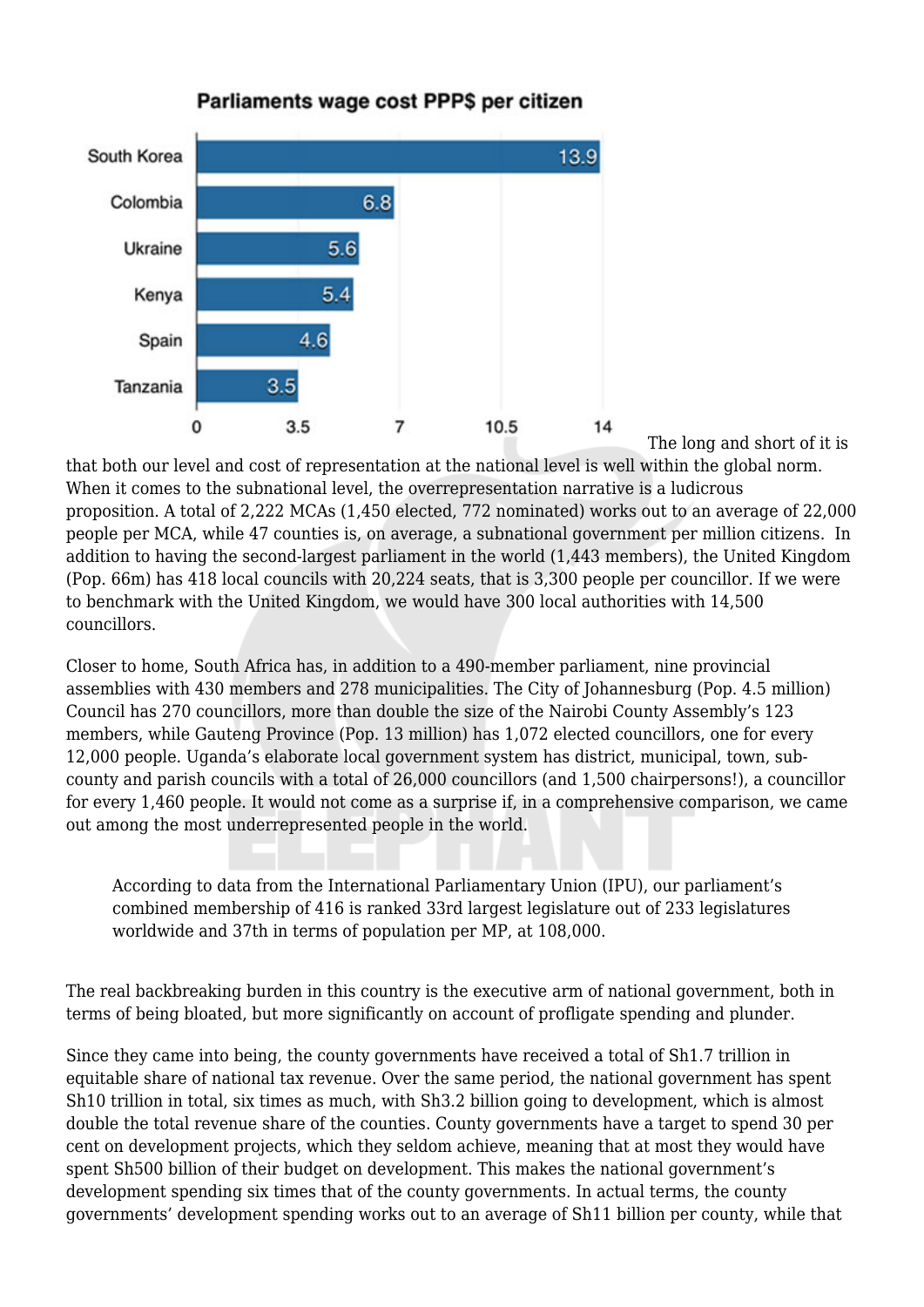of the national government is Sh70 billion per county.

I would challenge anyone to show a county where we can see Sh70 billion worth of national government development projects, and better still, one where there are more national government projects on the ground than county government ones, despite the books reflecting the national government having spent seven times as much on development projects.

It is often forgotten that the 2010 constitution abolished several administrative tiers (provincial, regional, district, division). Essentially, the national government ought to have only two tiers national and county. But determined to cling on to power at all costs, the national government has resisted divesting itself of some devolved and many redundant functions, in particular the provincial administration. It is also worth noting that the counties' Sh1.7 trillion equitable revenue share is actually less than the cumulative wage bill of the national government's Sh2 trillion cumulative wage bill over the same period. The wage bill of Senators and MPs (Sh6 billion a year) is less than 2 per cent of this.

I would challenge anyone to show a county where we can see Sh70 billion worth of national government development projects, and better still, one where there are more national government projects on the ground than county government ones, despite the books reflecting the national government having spent seven times as much on development projects.

The recurrent budget of the presidency in the last financial year was Sh9.5 billion, more than the combined budget of the Auditor General's Office (Sh5.4 billion) and the Ethics and Anti-Corruption Commission (Sh3.6 billion) and almost twice the combined budget of Sh5.8 billion for the ten oversight commissions established by the 2010 constitution (see Chart). Five years ago, the Judiciary's budget was more than three times that of the presidency, but the presidency seems set to catch up. Over the last five years, the presidency's budget has increased threefold (by Sh6 billion) while the Judiciary's share has increased 10 per cent (by Sh1 billion), well below the rate of inflation. Is it by happenstance that the oversight institutions are underfunded while the only budget item that matches the presidency's appetite is the increase in debt?



It should not come as a

surprise then, that the political crisis precipitated by the failed presidential election has morphed